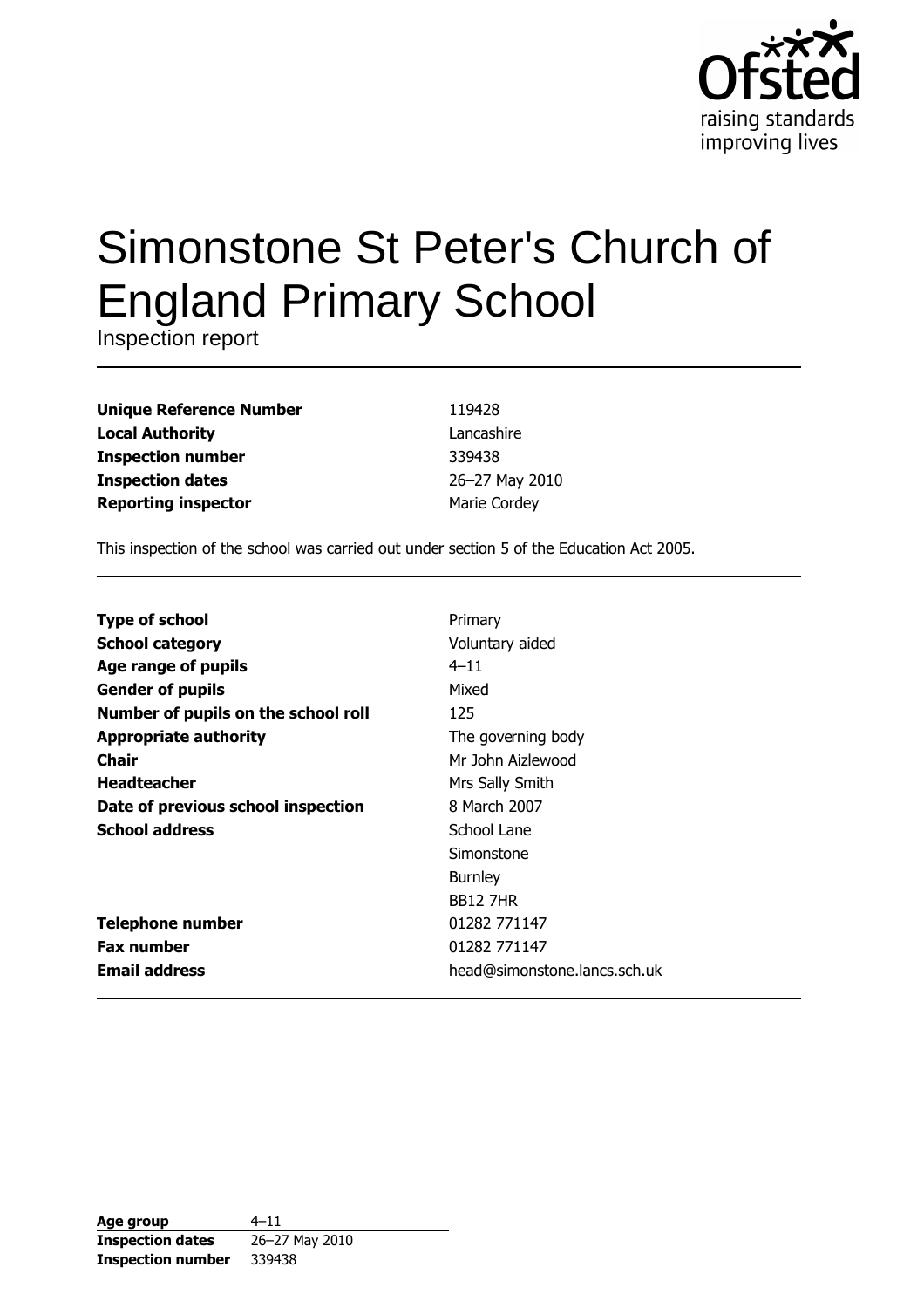The Office for Standards in Education, Children's Services and Skills (Ofsted) regulates and inspects to achieve excellence in the care of children and young people, and in education and skills for learners of all ages. It regulates and inspects childcare and children's social care, and inspects the Children and Family Court Advisory Support Service (Cafcass), schools, colleges, initial teacher training, work-based learning and skills training, adult and community learning, and education and training in prisons and other secure establishments. It rates council children's services, and inspects services for looked after children, safequarding and child protection.

Further copies of this report are obtainable from the school. Under the Education Act 2005, the school must provide a copy of this report free of charge to certain categories of people. A charge not exceeding the full cost of reproduction may be made for any other copies supplied.

If you would like a copy of this document in a different format, such as large print or Braille, please telephone 08456 404045, or email enquiries@ofsted.gov.uk.

You may copy all or parts of this document for non-commercial educational purposes, as long as you give details of the source and date of publication and do not alter the documentation in any way.

Royal Exchange Buildings St Ann's Square Manchester M2 7LA T: 08456 404045 Textphone: 0161 618 8524 E: enquiries@ofsted.gov.uk W: www.ofsted.gov.uk © Crown copyright 2010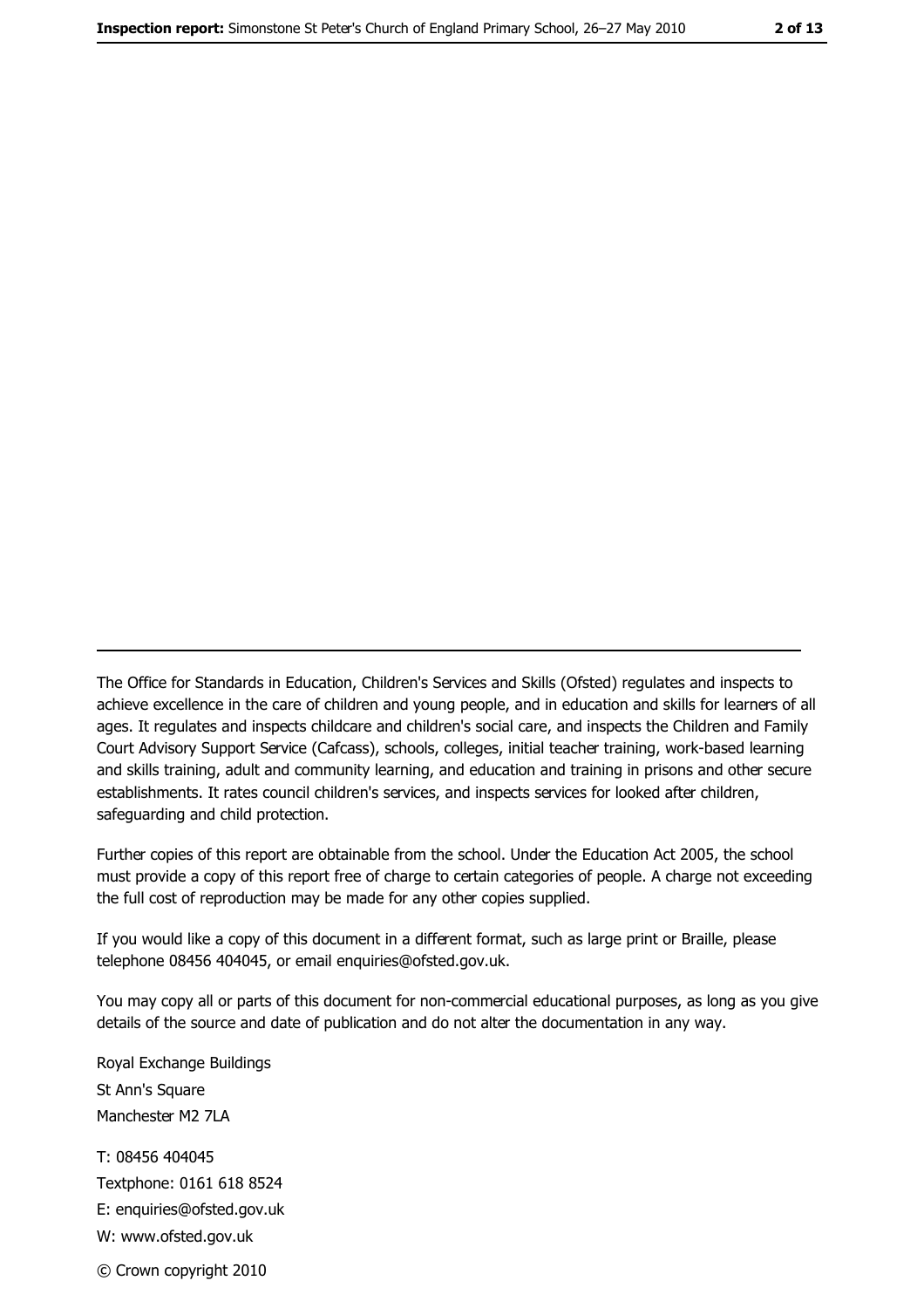# **Introduction**

This inspection was carried out by two additional inspectors. The inspectors visited seven lessons and observed four teachers. They held meetings with governors, staff and groups of pupils. They observed the school's work and looked at documentation, including the school's updated self-evaluation evidence, the school improvement plan, internal and external monitoring of the school and 62 returned parental questionnaires, 66 pupil questionnaires and 11 staff questionnaires.

- achievement and attainment at both Key Stages, especially in writing and ICT  $\blacksquare$
- provision and outcomes in the Early Years Foundation Stage  $\blacksquare$
- the involvement of all staff in leadership and management.  $\blacksquare$

## **Information about the school**

This school is smaller than average. The proportion of pupils eligible for free school meals is below average. Almost all pupils are White British, with a very small number of mixed or Asian heritages. All pupils speak English. An assistant headteacher has been seconded to school for a year from September 2009. The school has gained Healthy School status and Investors in People award. There is a before- and after-school club located at the school which is not managed by the governing body and did not form part of this inspection. A separate inspection report for this provision is available on the Ofsted website.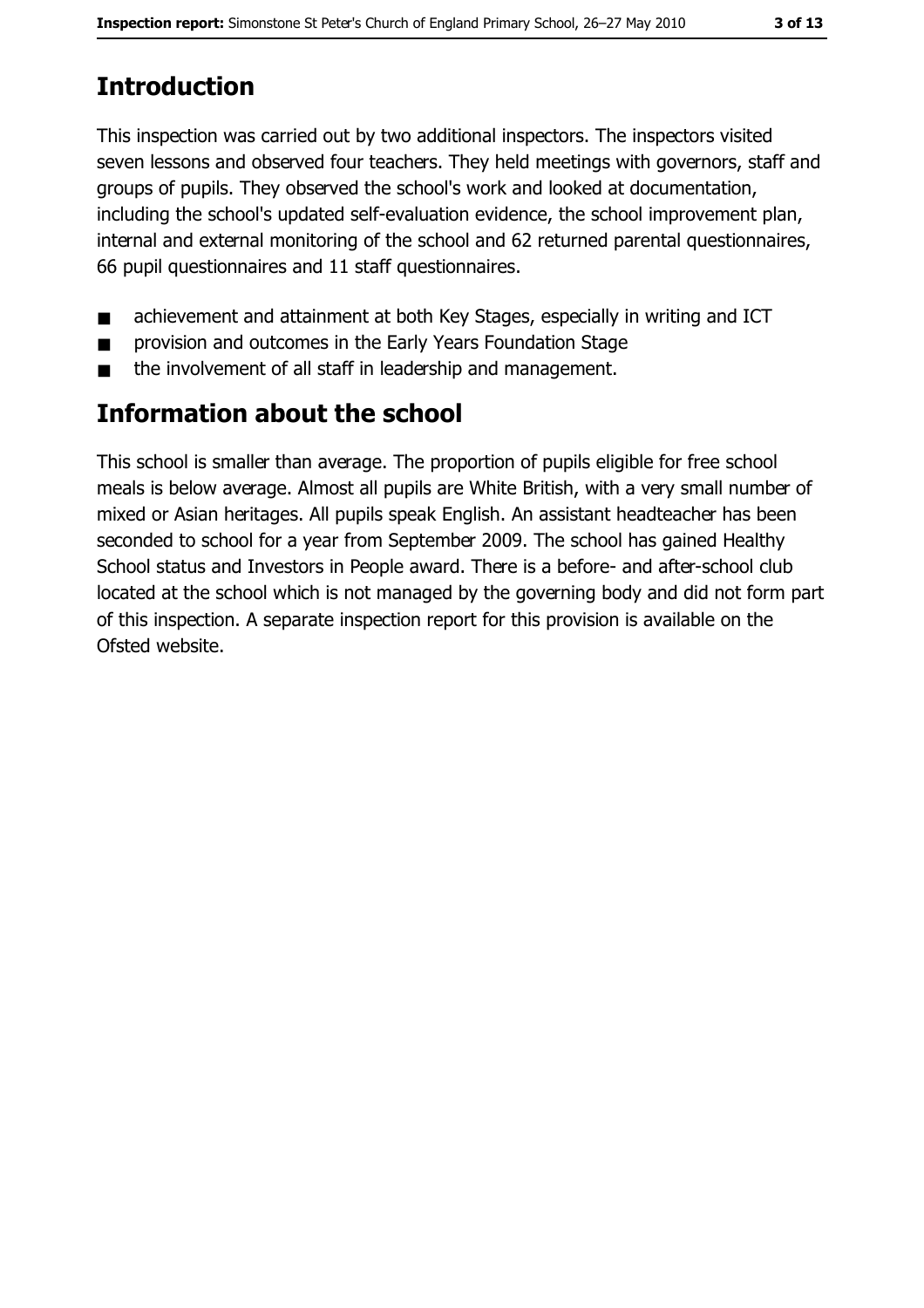# **Inspection judgements**

## Overall effectiveness: how good is the school?

#### The school's capacity for sustained improvement

#### **Main findings**

This is a good school and pupils and their parents are proud of it. The Early Years Foundation Stage is good: children are cared for well and make good progress. Parents of children across all ages make comments like, 'My children have always been well cared for, but most of all they are extremely happy here,' and 'I feel very proud when I tell people what school my child goes to.' Many pupils comment on how much they enjoy lessons and 'can't wait to come to school'. Unsurprisingly, their attendance is excellent. They have an extremely good understanding of how to stay healthy. The school's spiritual and learning ethos is central to its character and reflects the good care and support that is provided for each pupil. As one pupil commented, 'Celebration assemblies are amazing.'

The quality of teaching is largely good. Pupils are fascinated and engrossed when they are challenged and stimulated. However, some pupils are unclear about what is being asked of them and are less involved in their learning. Pupils generally enjoy their learning and make good progress to attain well-above average standards in mathematics and science by the end of Year 6. Pupils' attainment in writing is above average. Pupils skills in writing are not consistently developed in other subjects. This is also the case for information and communication technology (ICT) where resources are limited.

The school has an accurate understanding of its strengths as well as areas to improve because senior leaders rigorously track pupils' performance and set exacting standards for improvement. Attainment has risen over the past two years and current pupils' work demonstrates continuing improvement. This is most evident in mathematics, particularly for more-able pupils, where there is significant improvement. The governing body is well led and focused on school improvement. The school has acted effectively on the areas for improvement identified at the previous inspection. These developments and dynamic leadership and management, demonstrate the school's good capacity to sustain further improvement.

## What does the school need to do to improve further?

- Improve pupils' attainment in writing and ICT by developing its use across most  $\blacksquare$ subjects and increasing resources in new technology.
- Plan lessons carefully to improve pupils' understanding and involvement in their  $\blacksquare$ learning by ensuring that all teaching is consistently good or better.

## **Outcomes for individuals and groups of pupils**

| ∕ |
|---|
|   |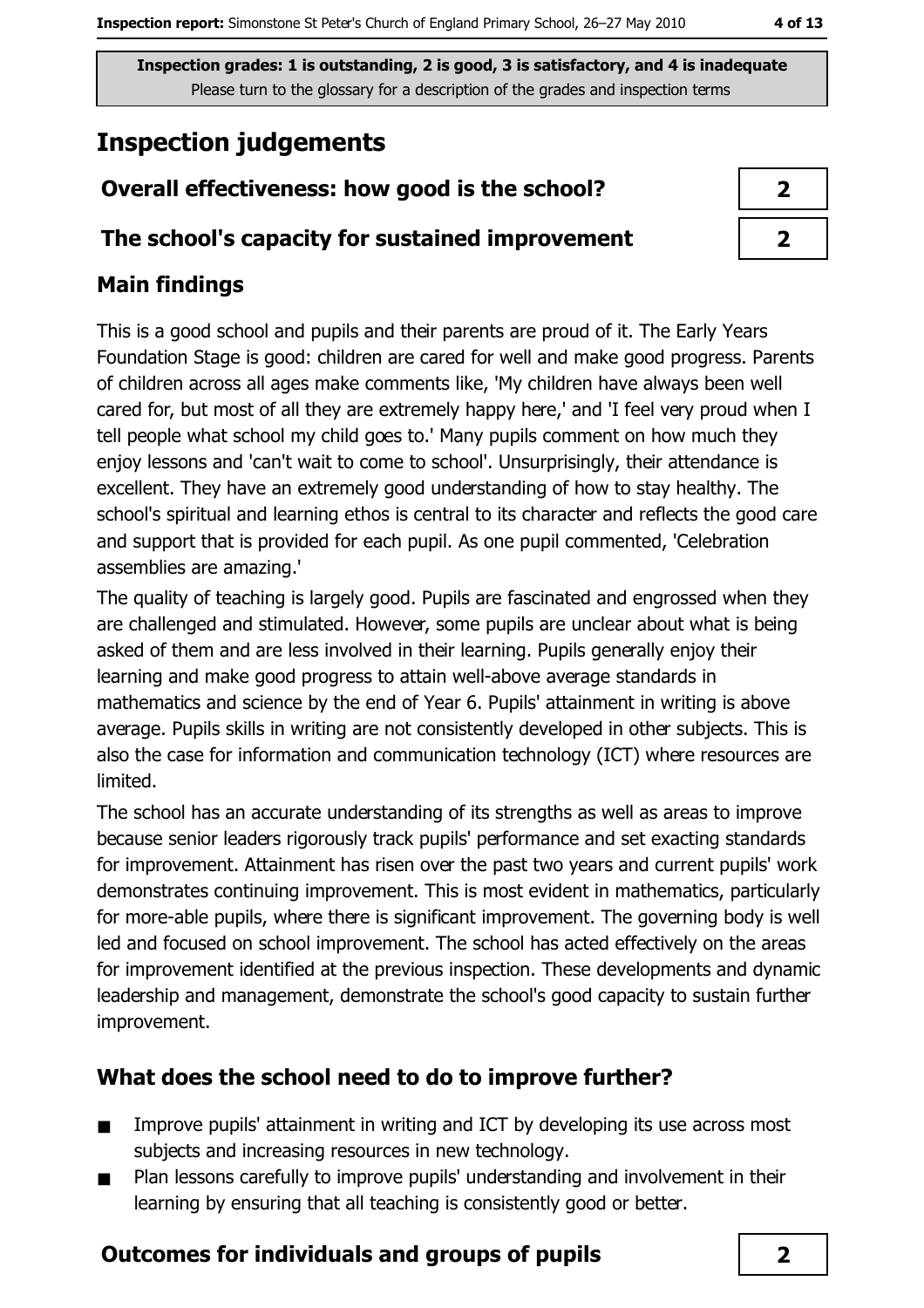Pupils achieve well from above-average starting points in Year 1. This includes those with special educational needs and/or disabilities. Pupils enjoy learning, particularly in lessons where they are challenged and stimulated by interesting and thoughtful work. For example, in a Years 5 and 6 lesson, pupils crafted resonant portrayals of character based on a close study of the script and the playwright's stage directions. Pupils' attainment is well above average overall and is particularly strong in mathematics, reading and for more-able pupils. Standards in writing are above average and improving; the school has begun to include writing in the teaching of many other subjects to focus on improving pupils' writing skills. The use of ICT to improve attainment in writing is hampered by a lack of resources. Vulnerable pupils are rapidly identified and provided with carefully focused support, especially in well-planned and well-taught small-group work.

Pupils feel safe and secure. They are very polite and responsible young people because of the school's high expectations of behaviour and because they are cared for as individuals. They welcome opportunities to take on responsibility and take great pride, for instance, in their roles on the school council, the 'Eco' committee and as 'buddies' helping younger pupils. Pupils have an excellent understanding of healthy lifestyles and were behind the large increase in the take up of school meals. They now choose a lunch of their choice from a healthy menu provided the day before.

They make good contributions to the school and local community through parish activities, the choir and generous fundraising. The school is further developing their contributions to the wider community. Pupils' spiritual, moral and social development is good overall and their spiritual development is outstanding. They are reflective and empathetic because they are taught to understand and value themselves and others. The school accurately identifies the need to develop pupils' experiences and awareness of those from backgrounds which differ from their own.

| Pupils' achievement and the extent to which they enjoy their learning                                       |   |
|-------------------------------------------------------------------------------------------------------------|---|
| Taking into account:<br>Pupils' attainment <sup>1</sup>                                                     |   |
| The quality of pupils' learning and their progress                                                          | 2 |
| The quality of learning for pupils with special educational needs and/or<br>disabilities and their progress |   |
| The extent to which pupils feel safe                                                                        |   |
| <b>Pupils' behaviour</b>                                                                                    |   |

These are the grades for pupils' outcomes

The grades for attainment and attendance are: 1 is high; 2 is above average; 3 is broadly average; and 4 is low.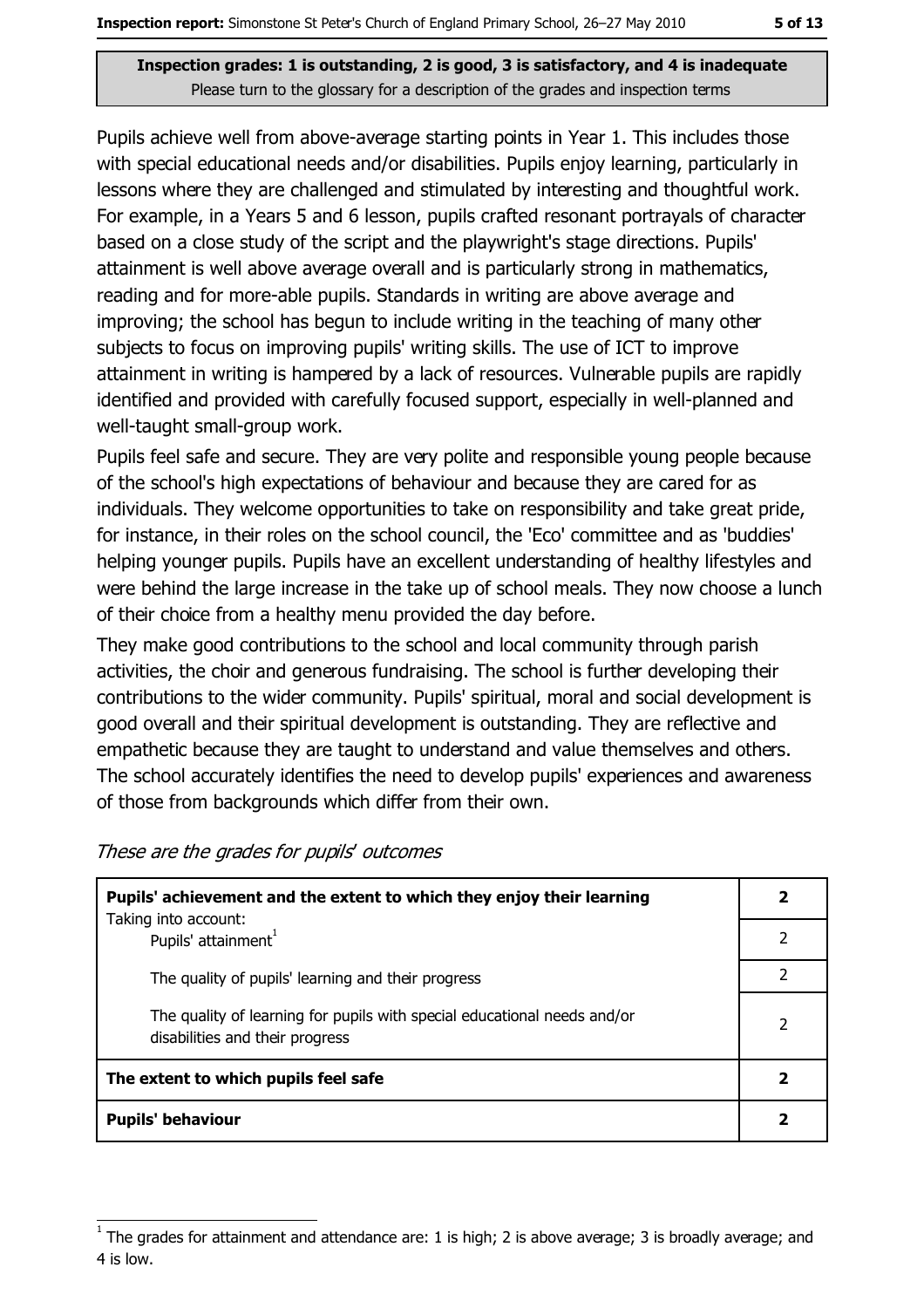| Inspection grades: 1 is outstanding, 2 is good, 3 is satisfactory, and 4 is inadequate<br>Please turn to the glossary for a description of the grades and inspection terms |   |
|----------------------------------------------------------------------------------------------------------------------------------------------------------------------------|---|
| The extent to which pupils adopt healthy lifestyles                                                                                                                        |   |
| The extent to which pupils contribute to the school and wider community                                                                                                    | 2 |
| The extent to which pupils develop workplace and other skills that will<br>contribute to their future economic well-being                                                  | 2 |
| Taking into account:<br>Pupils' attendance <sup>1</sup>                                                                                                                    |   |
| The extent of pupils' spiritual, moral, social and cultural development                                                                                                    |   |

#### How effective is the provision?

Mostly enjoyable and well-planned lessons provide a good range of activities which engage pupils' interests. For instance, Years 1 and 2 pupils thrived on the rapid pace and reflective discussion that is expected of them. Teachers have embraced the school priority to improve assessment. As a result, pupils' generally understand how well they are doing in their work, as well as what they need to do in order to move forward in their learning. However, in a few instances, where teaching is satisfactory, it is less effective when lengthy introductions are not matched to the needs and interests of each pupil and they do not always know what to do. Positive relationships and pupils' good attitudes to learning characterise the vast majority of lessons. A range of teaching skills, group work and one-to-one attention by effective teaching assistants, support pupils with special educational needs and/or disabilities and help them learn well.

The curriculum is well planned and becoming more enjoyable because it is starting to be planned in 'themes'. Pupils are learning more because they make effective links between, for example, geography, history and art. Very attractive displays of children's art throughout the school provide a stimulating and celebratory school environment. However, there are missed opportunities to develop the provision for writing and ICT in all subjects. Pupils are impatient to speak to each other and visitors in French because of the well-planned modern foreign languages provision. Many after school activities are available and enthusiastically attended. Despite the small size of the school, pupils are rightly proud to have gained a large number of trophies in, for example, netball and tag rugby.

Each pupil is valued and known individually. This is a central principle of the school. Pupils are welcomed into school and well prepared for school life. Pupils with special educational needs and/or disabilities make good progress because of well tailored support; they develop their confidence and skills through the individual support that is provided. The school works effectively with outside agencies, such as speech and language therapists, to meet the needs of individuals. Parents are becoming much more involved in their child's learning through target cards detailing their child's progress. Good preparation for secondary education, well-above average standards overall, and pupils' excellent attendance all contribute to preparing pupils well for their future.

These are the grades for the quality of provision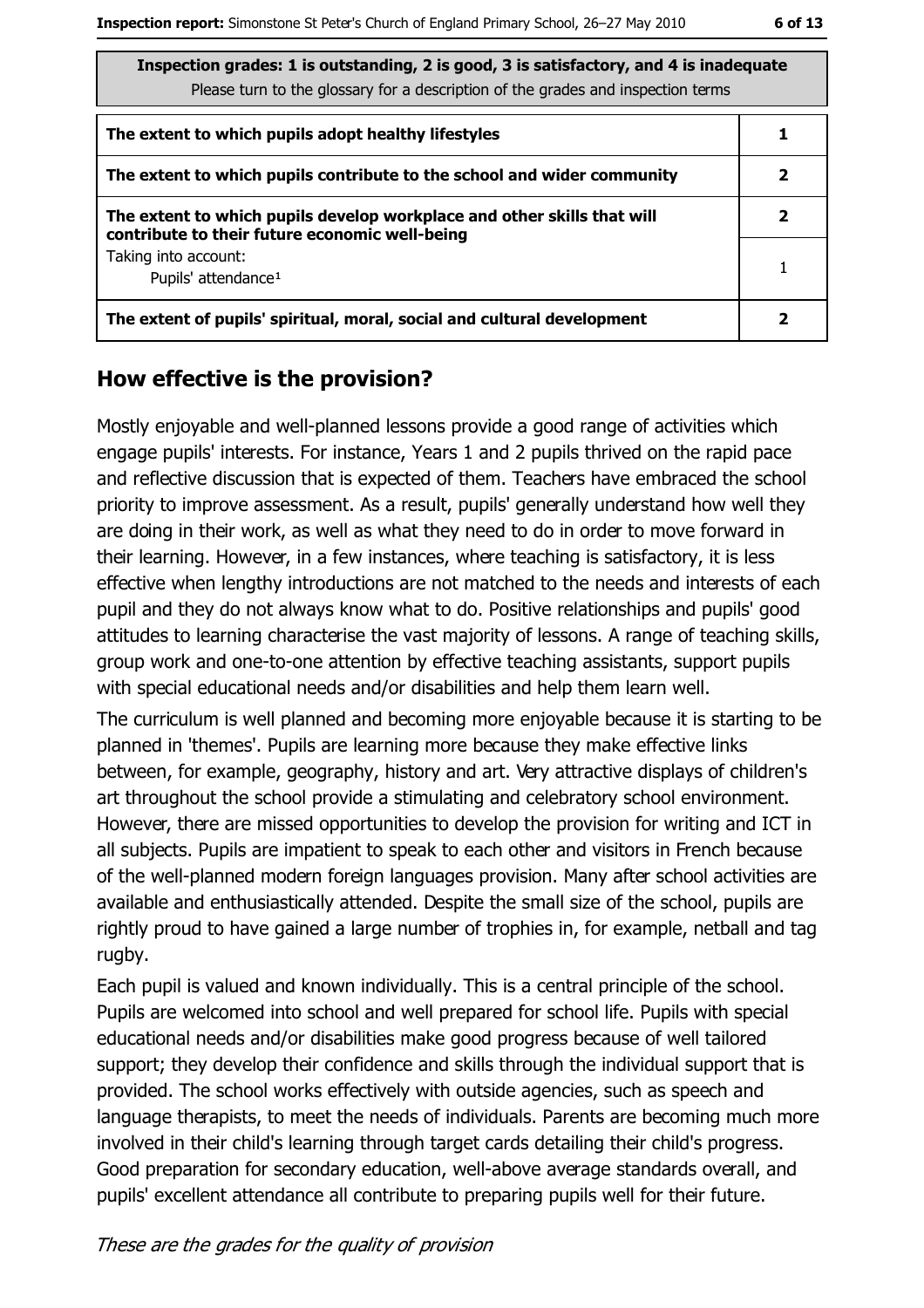| The quality of teaching                                                                                    |  |
|------------------------------------------------------------------------------------------------------------|--|
| Taking into account:<br>The use of assessment to support learning                                          |  |
| The extent to which the curriculum meets pupils' needs, including, where<br>relevant, through partnerships |  |
| The effectiveness of care, guidance and support                                                            |  |

#### How effective are leadership and management?

The headteacher, seconded assistant headteacher and governors are committed in their mission to improve outcomes for pupils. All staff share this vision because of the headteacher's determination to involve them in her drive to improve pupils' life chances. Work is generally well adapted to meet pupils' requirements and, overall, pupils meet, and sometimes exceed, their challenging targets. Parents are very supportive and involved in the school's work and they are increasingly involved in their child's learning. Community cohesion is particularly strong in the local community and the school hall is used regularly by community groups. The school acknowledges the need to take this aspect further in order to prepare pupils more fully for life in a multicultural society.

Governors ensure that safeguarding procedures meet current requirements. Good partnerships with outside agencies such as the parish and the local authority, lead to a strong focus on pupils' personal and academic development. School self-evaluation is accurate and has led to effective monitoring of the school's performance. Equality of opportunity for all and tackling discrimination are central to the school's character and they are promoted well.

| The effectiveness of leadership and management in embedding ambition and<br>driving improvement                                                                     |                         |  |
|---------------------------------------------------------------------------------------------------------------------------------------------------------------------|-------------------------|--|
| Taking into account:<br>The leadership and management of teaching and learning                                                                                      | $\overline{2}$          |  |
| The effectiveness of the governing body in challenging and supporting the<br>school so that weaknesses are tackled decisively and statutory responsibilities<br>met | 2                       |  |
| The effectiveness of the school's engagement with parents and carers                                                                                                | $\overline{\mathbf{2}}$ |  |
| The effectiveness of partnerships in promoting learning and well-being                                                                                              | 2                       |  |
| The effectiveness with which the school promotes equality of opportunity and<br>tackles discrimination                                                              | $\overline{\mathbf{2}}$ |  |
| The effectiveness of safeguarding procedures                                                                                                                        | 2                       |  |
| The effectiveness with which the school promotes community cohesion                                                                                                 | 2                       |  |

These are the grades for leadership and management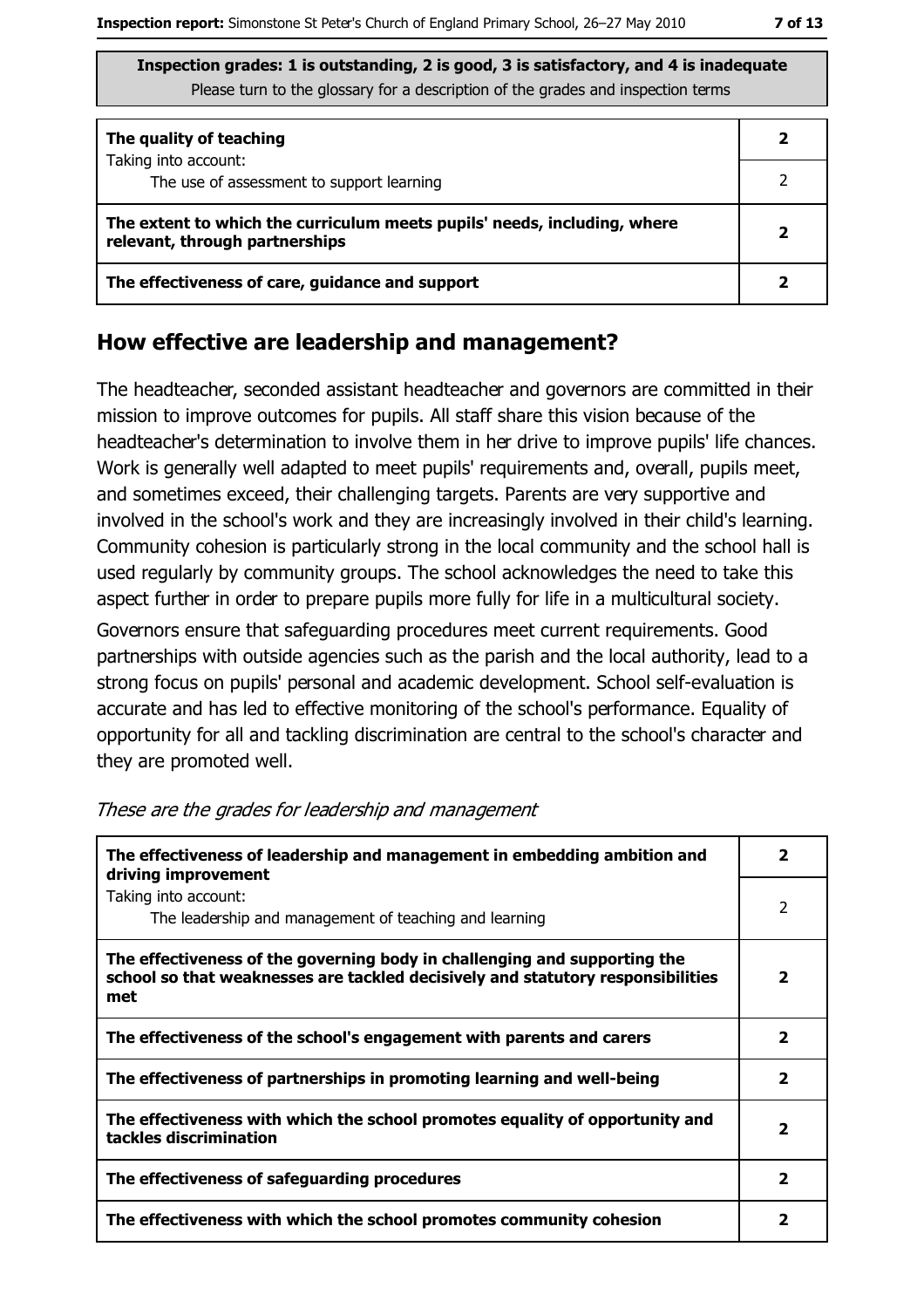The effectiveness with which the school deploys resources to achieve value for money

 $\overline{2}$ 

#### **Early Years Foundation Stage**

Children start school with skills that are variable but broadly typical for their age. By the time they join Year 1 their skills are above those for their age. They happily settle into school routines and quickly grow in confidence. Children make good progress in most aspects of their learning, especially in their mathematical and language development, particularly in linking sounds and letters. This is because teaching is good and children enjoy activities that engage their interest and encourage them to explore for themselves. They delight, for example, in role play as pirates and astronauts because of well planned indoor activities. Nevertheless, more limited use of the outdoor space reduces opportunities to develop children's physical, social and personal skills and extend their experiences across all areas of learning. Relationships are good and children are safe and well cared for in this secure environment. All welfare procedures are in place and meet current requirements. Leadership and management are good. Staff work well as a team. They use a good range of resources and examples of children's creative work to provide an attractive, welcoming learning environment. There are strong links with parents, who are very supportive of their children's learning both in school and at home.

| <b>Overall effectiveness of the Early Years Foundation Stage</b><br>Taking into account:     |  |
|----------------------------------------------------------------------------------------------|--|
| Outcomes for children in the Early Years Foundation Stage                                    |  |
| The quality of provision in the Early Years Foundation Stage                                 |  |
| The effectiveness of leadership and management of the Early Years<br><b>Foundation Stage</b> |  |

These are the grades for the Early Years Foundation Stage

#### **Views of parents and carers**

The vast majority of parents and carers who responded through the completed questionnaires were happy with the school's provision and indicated that their children enjoyed school. The vast majority of parents and carers also agreed that the school helped their child to have a healthy lifestyle and that the school met their child's individual needs. Inspectors agree that these aspects are good. There were a very small number of concerns about behaviour but inspectors found no evidence to support these. The school is working hard to involve parents and carers more in their child's learning and the new target cards are beginning to do this.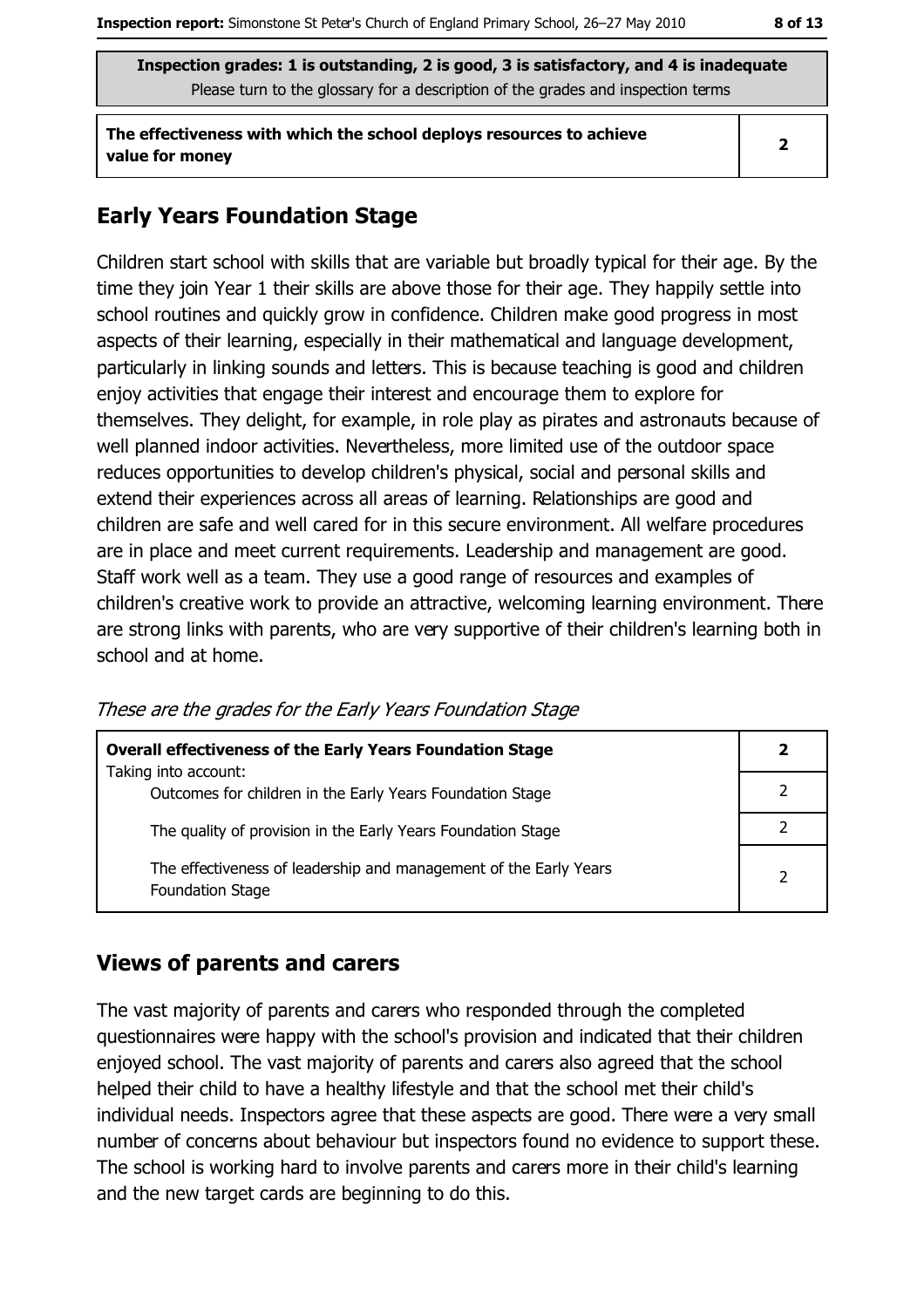#### Responses from parents and carers to Ofsted's questionnaire

Ofsted invited all the registered parents and carers of pupils registered at Simonstone St Peter's Church of England Primary School to complete a questionnaire about their views of the school.

In the questionnaire, parents and carers were asked to record how strongly they agreed with 13 statements about the school.

The inspection team received 62 completed questionnaires by the end of the on-site inspection. In total, there are 125 pupils registered at the school.

| <b>Statements</b>                                                                                                                                                                                                                                       | <b>Strongly</b><br><b>Agree</b> |               |              | <b>Agree</b>  |                | <b>Disagree</b> |              | <b>Strongly</b><br>disagree |
|---------------------------------------------------------------------------------------------------------------------------------------------------------------------------------------------------------------------------------------------------------|---------------------------------|---------------|--------------|---------------|----------------|-----------------|--------------|-----------------------------|
|                                                                                                                                                                                                                                                         | <b>Total</b>                    | $\frac{1}{2}$ | <b>Total</b> | $\frac{0}{0}$ | <b>Total</b>   | $\frac{1}{2}$   | <b>Total</b> | $\frac{1}{2}$               |
| My child enjoys school                                                                                                                                                                                                                                  | 45                              | 73            | 16           | 26            | 1              | $\overline{2}$  | 0            | 0                           |
| The school keeps my child<br>safe                                                                                                                                                                                                                       | 48                              | 77            | 12           | 19            | $\overline{2}$ | 3               | 0            | $\mathbf 0$                 |
| The school informs me<br>about my child's progress                                                                                                                                                                                                      | 32                              | 52            | 29           | 47            | $\mathbf{1}$   | $\overline{2}$  | 0            | 0                           |
| My child is making enough<br>progress at this school                                                                                                                                                                                                    | 37                              | 60            | 23           | 37            | $\mathbf{1}$   | $\overline{2}$  | 0            | 0                           |
| The teaching is good at this<br>school                                                                                                                                                                                                                  | 40                              | 65            | 20           | 32            | 0              | 0               | 0            | 0                           |
| The school helps me to<br>support my child's learning                                                                                                                                                                                                   | 40                              | 65            | 20           | 32            | $\mathbf 0$    | 0               | 0            | 0                           |
| The school helps my child to<br>have a healthy lifestyle                                                                                                                                                                                                | 38                              | 61            | 23           | 37            | $\mathbf{1}$   | $\overline{2}$  | 0            | $\mathbf 0$                 |
| The school makes sure that<br>my child is well prepared for<br>the future (for example<br>changing year group,<br>changing school, and for<br>children who are finishing<br>school, entering further or<br>higher education, or<br>entering employment) | 33                              | 53            | 25           | 40            | $\mathbf{1}$   | $\overline{2}$  | $\mathbf 0$  | $\mathbf 0$                 |
| The school meets my child's<br>particular needs                                                                                                                                                                                                         | 34                              | 55            | 23           | 37            | 3              | 5               | 0            | 0                           |
| The school deals effectively<br>with unacceptable behaviour                                                                                                                                                                                             | 35                              | 56            | 20           | 32            | $\overline{4}$ | 6               | $\mathbf{1}$ | $\overline{2}$              |
| The school takes account of<br>my suggestions and<br>concerns                                                                                                                                                                                           | 33                              | 53            | 25           | 40            | $\overline{2}$ | 3               | 0            | $\boldsymbol{0}$            |
| The school is led and<br>managed effectively                                                                                                                                                                                                            | 36                              | 58            | 23           | 37            | $\mathbf 0$    | 0               | $\mathbf{1}$ | $\overline{2}$              |
| Overall, I am happy with my<br>child's experience at this<br>school                                                                                                                                                                                     | 39                              | 63            | 21           | 34            | $\mathbf{1}$   | $\overline{2}$  | $\mathbf 0$  | 0                           |

The table above summarises the responses that parents and carers made to each statement. The percentages indicate the proportion of parents and carers giving that response out of the total number of completed questionnaires. Where one or more parents and carers chose not to answer a particular question, the percentages will not add up to 100%.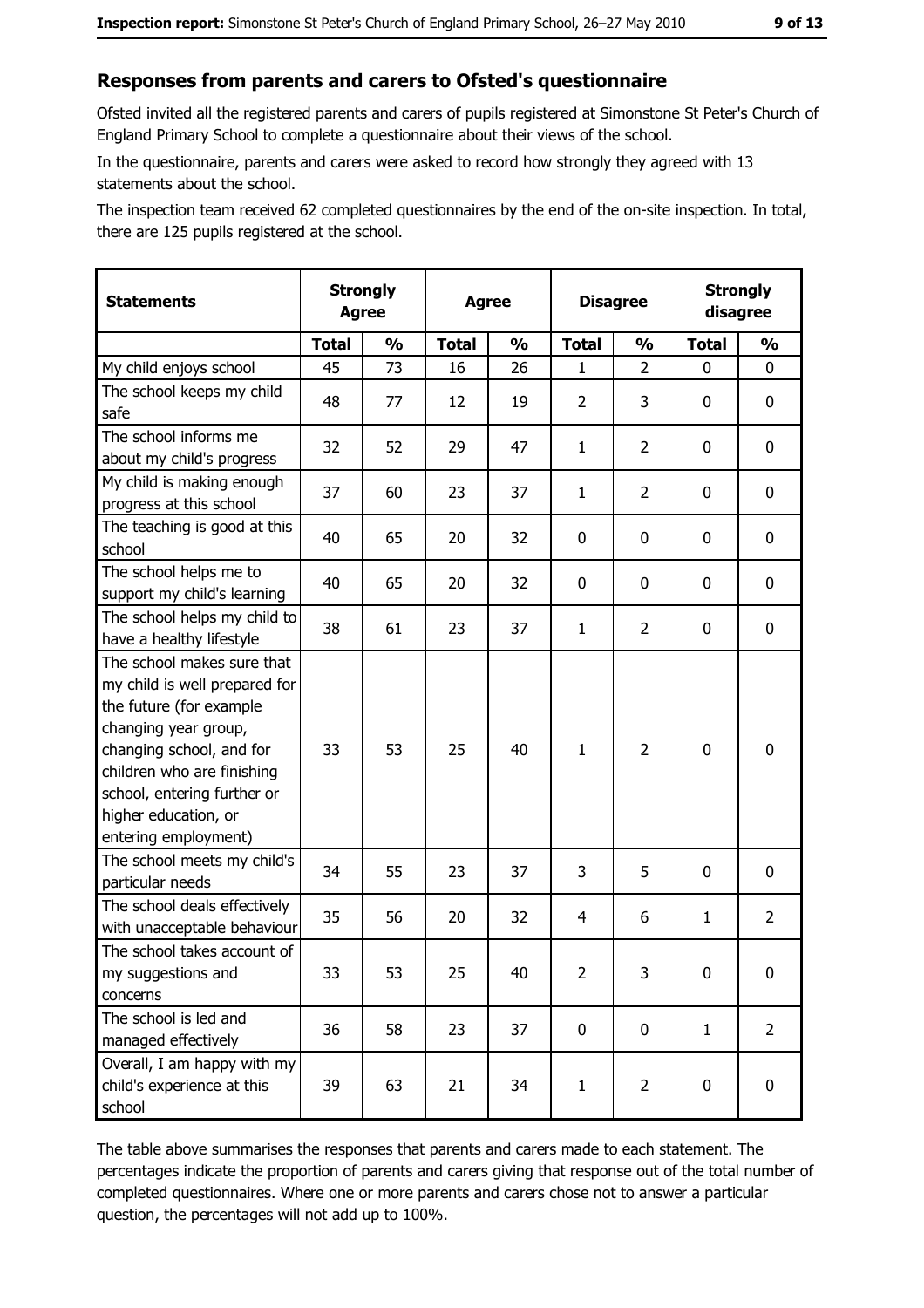## Glossary

| Grade   | <b>Judgement</b> | <b>Description</b>                                                                                                                                                                                                               |
|---------|------------------|----------------------------------------------------------------------------------------------------------------------------------------------------------------------------------------------------------------------------------|
| Grade 1 | Outstanding      | These features are highly effective. An oustanding<br>school provides exceptionally well for its pupils' needs.                                                                                                                  |
| Grade 2 | Good             | These are very positive features of a school. A school<br>that is good is serving its pupils well.                                                                                                                               |
| Grade 3 | Satisfactory     | These features are of reasonable quality. A satisfactory<br>school is providing adequately for its pupils.                                                                                                                       |
| Grade 4 | Inadequate       | These features are not of an acceptable standard. An<br>inadequate school needs to make significant<br>improvement in order to meet the needs of its pupils.<br>Ofsted inspectors will make further visits until it<br>improves. |

## What inspection judgements mean

#### **Overall effectiveness of schools**

|                       | Overall effectiveness judgement (percentage of<br>schools) |      |                     |                   |  |
|-----------------------|------------------------------------------------------------|------|---------------------|-------------------|--|
| <b>Type of school</b> | <b>Outstanding</b>                                         | Good | <b>Satisfactory</b> | <b>Inadequate</b> |  |
| Nursery schools       | 51                                                         | 45   | 0                   | 4                 |  |
| Primary schools       | 6                                                          | 41   | 42                  | 10                |  |
| Secondary schools     | 8                                                          | 34   | 44                  | 14                |  |
| Sixth forms           | 10                                                         | 37   | 50                  | 3                 |  |
| Special schools       | 32                                                         | 38   | 25                  | 5                 |  |
| Pupil referral units  | 12                                                         | 43   | 31                  | 14                |  |
| All schools           | 9                                                          | 40   | 40                  | 10                |  |

New school inspection arrangements were introduced on 1 September 2009. This means that inspectors now make some additional judgements that were not made previously.

The data in the table above is for the period 1 September to 31 December 2009 and is the most recently published data available (see www.ofsted.gov.uk). Please note that the sample of schools inspected during the autumn term 2009 was not representative of all schools nationally, as weaker schools are inspected more frequently than good or outstanding schools.

Percentages are rounded and do not always add exactly to 100. Secondary school figures include those that have sixth forms, and sixth form figures include only the data specifically for sixth form inspection judgements.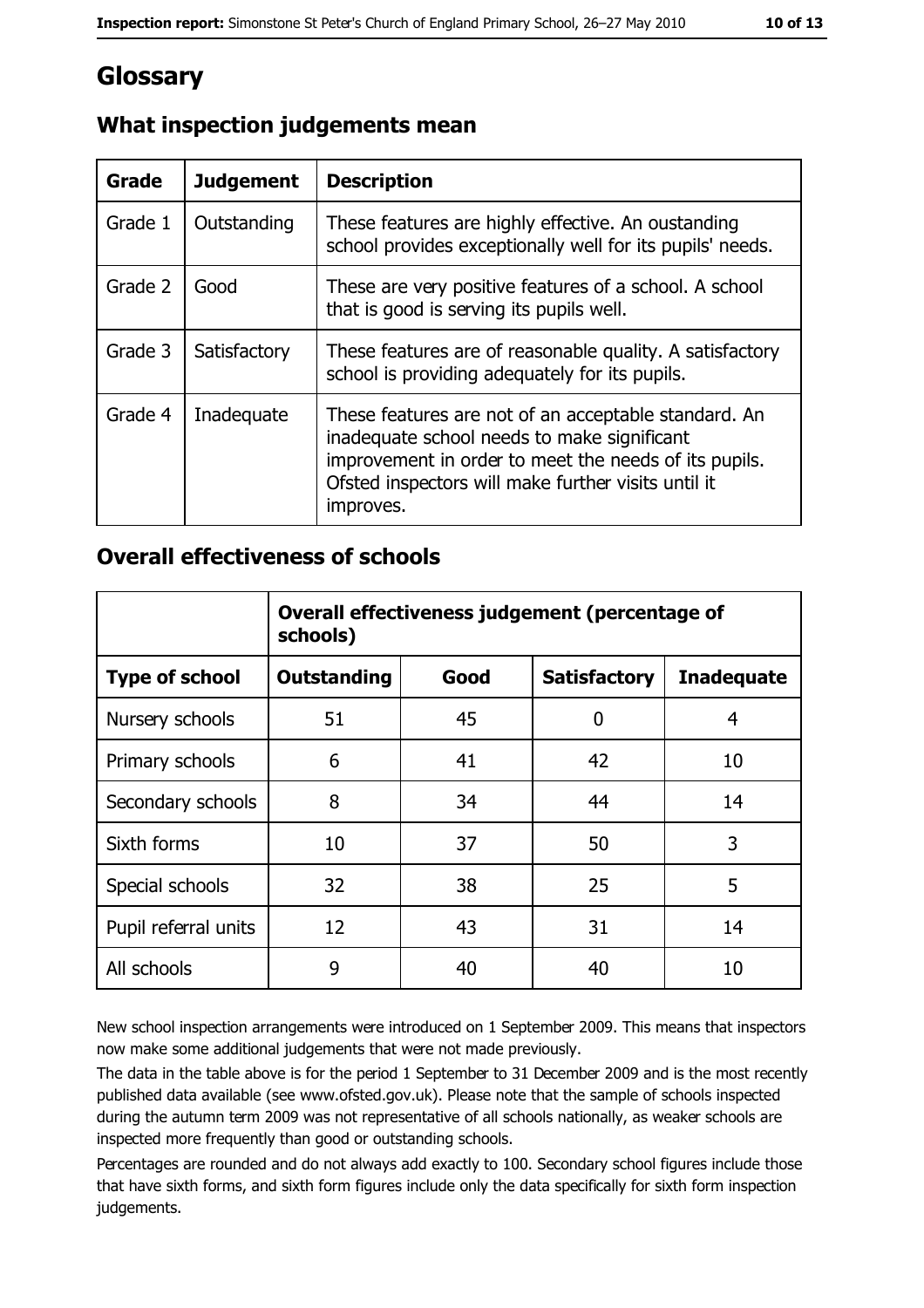## **Common terminology used by inspectors**

| Achievement:                  | the progress and success of a pupil in<br>their learning, development or training.                                                                                                                                                                                                                           |
|-------------------------------|--------------------------------------------------------------------------------------------------------------------------------------------------------------------------------------------------------------------------------------------------------------------------------------------------------------|
| Attainment:                   | the standard of the pupils' work shown by<br>test and examination results and in<br>lessons.                                                                                                                                                                                                                 |
| Capacity to improve:          | the proven ability of the school to<br>continue improving. Inspectors base this<br>judgement on what the school has<br>accomplished so far and on the quality of<br>its systems to maintain improvement.                                                                                                     |
| Leadership and management:    | the contribution of all the staff with<br>responsibilities, not just the headteacher,<br>to identifying priorities, directing and<br>motivating staff and running the school.                                                                                                                                |
| Learning:                     | how well pupils acquire knowledge,<br>develop their understanding, learn and<br>practise skills and are developing their<br>competence as learners.                                                                                                                                                          |
| <b>Overall effectiveness:</b> | inspectors form a judgement on a school's<br>overall effectiveness based on the findings<br>from their inspection of the school. The<br>following judgements, in particular,<br>influence what the overall effectiveness<br>judgement will be.                                                               |
|                               | The school's capacity for sustained<br>improvement.<br>Outcomes for individuals and groups<br>of pupils.<br>The quality of teaching.<br>The extent to which the curriculum<br>meets pupil's needs, including where<br>relevant, through partnerships.<br>The effectiveness of care, guidance<br>and support. |
| Progress:                     | the rate at which pupils are learning in<br>lessons and over longer periods of time. It<br>is often measured by comparing the<br>pupils' attainment at the end of a key<br>stage with their attainment when they<br>started.                                                                                 |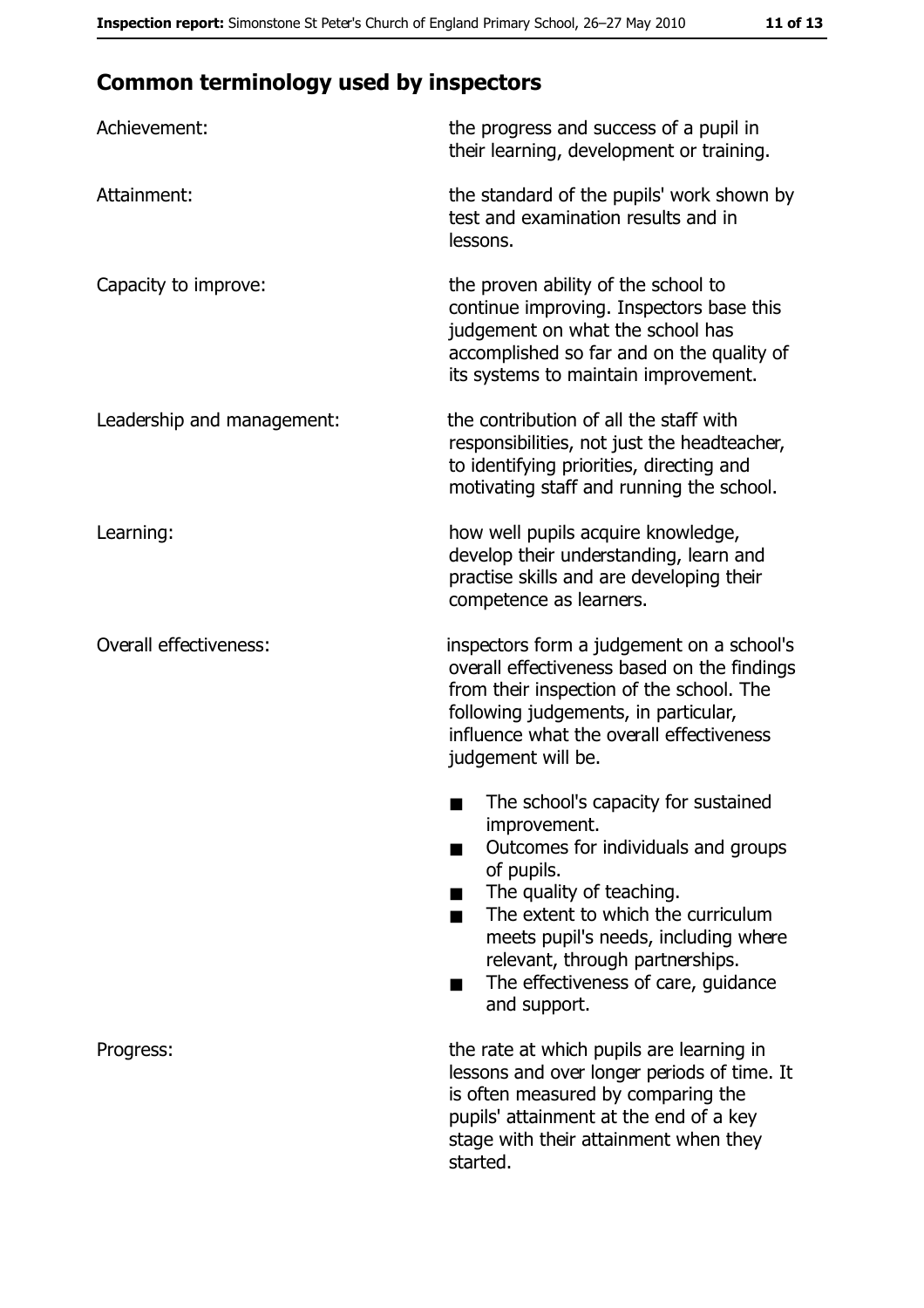This letter is provided for the school, parents and carers to share with their children. It describes Ofsted's main findings from the inspection of their school.



Dear Pupils

It was lovely to visit your school. The inspection team thoroughly enjoyed talking to you and listened carefully to what you had to say. Thank you for welcoming us so happily and special thanks to the pupils who showed me round the school so professionally and informatively. You told us how much you enjoy school life and your attendance is excellent. Congratulations to each one of you! Yours is a good school. I want to mention the children in the Reception class in particular because some of you told me how pleased you were that I was going to write you a letter. All children and pupils are very involved in school life and well done for recommending menus to encourage more pupils to eat healthily.

You help and care for each other. Younger children settle down well in the Reception class and you make sure that older pupils look after the younger ones. You are well cared for and feel very safe in school. This makes an important contribution to your future because your work is very good and you are confident young people.

You are keen to learn and this helps you to achieve well. We have asked your school to make teaching even better to make sure you are more involved and all understand what you have to do in your lessons. We would like you to improve your standards in writing and in ICT, and have asked teachers to include opportunities for you to write and use ICT more in all your work. We have also asked the school to buy more computers for you and know you will appreciate that! Your headteacher and all the staff are working hard to make your school even better.

I wish you every success for your future. Yours sincerely,